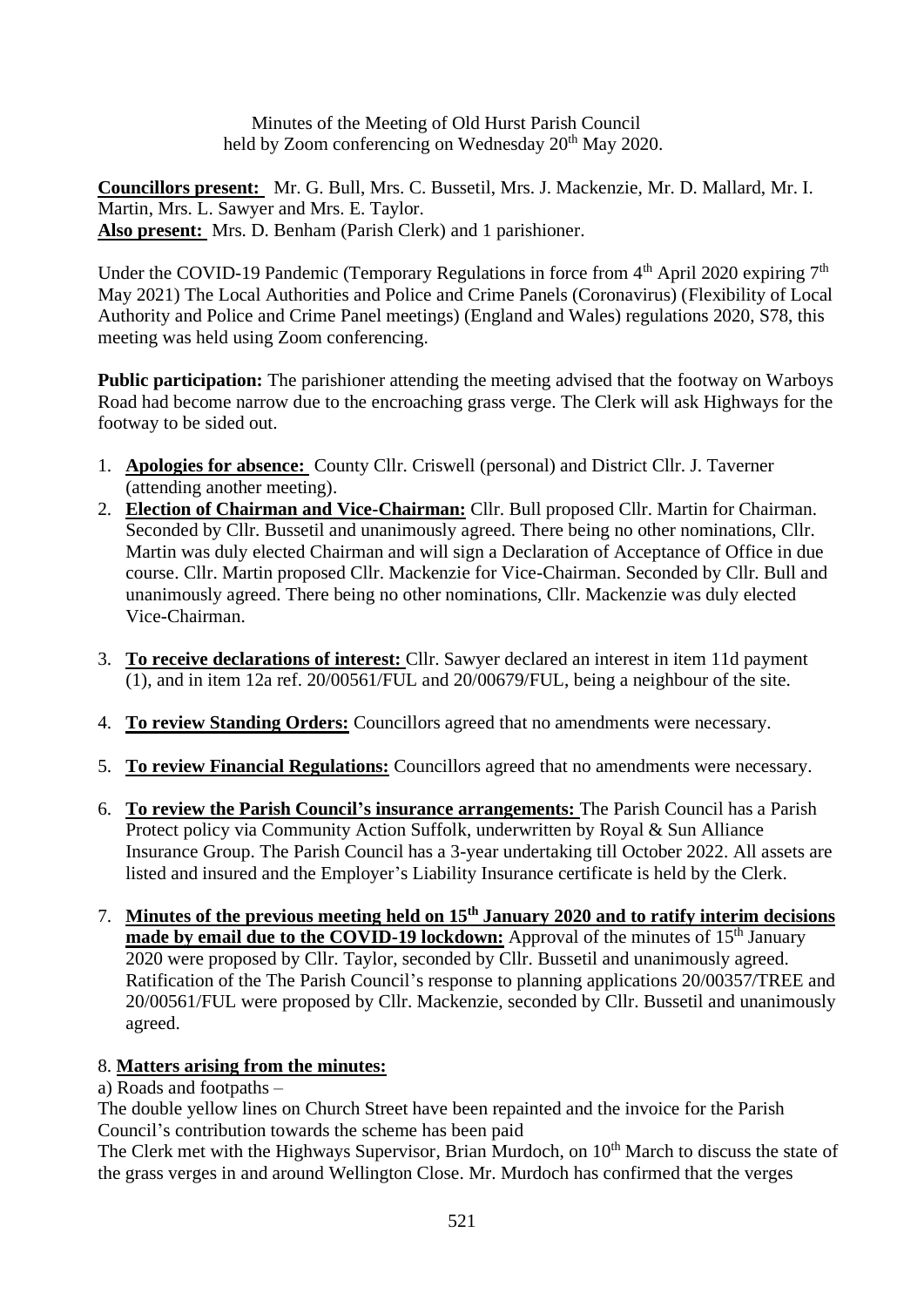belong to Highways and he has written to all residents living in the vicinity, asking them not to park on the verges and advising that if remedial work is required, owners of the vehicles involved will be counter-charged. Advice has also been given regarding installation of dropped kerbs so that residents can park within their own property where possible. Mr. Murdoch has also given information regarding the Local Highways Improvement Scheme, should residents wish to apply for funding to convert the grass verge on The Lane into parking spaces.

The Clerk also discussed the footway on The Lane that has subsided and Mr. Murdoch confirmed that he has applied for funding to replace it and also to replace the steps by Wellington Close with a ramp. Mr. Murdoch will also write to a resident at the Village Hall end of the footpath who appears to have created an unofficial driveway across the existing footway. This needs to be formalised and properly constructed before the new footway can be installed.

Various potholes have been reported and repaired. A blocked road drain opposite The Grove and a damaged give way sign at the junction of St. Ives Road and Woodhurst Road have been reported to Highways.

b) Speedwatch – The Clerk had forwarded the results of the last 3 sessions carried out by Speedwatch that show 2-5% of vehicles travelling in excess of the speed limit. Sessions are now suspended due to COVID-19.

c) Wheatsheaf Crossroards – Cllr. Criswell had advised that a traffic light scheme was being designed and funding options explored, but this had been put on hold due to Anglian Water works and the COVID-19 pandemic, both of which had affected the normal traffic flow. If the traffic light scheme is not achievable, the second option is a staggered junction.

- 9. **Local Highways Improvement Scheme 2020/21:** Councillors agreed that no application would be made this year.
- 10. **COVID-19 update:** Parish Council meetings cannot take place in the usual manner but under new temporary regulations, the Parish Council are allowed to hold remote meetings until  $7<sup>th</sup>$ May 2021 if necessary. Services in St. Peter's Church are suspended. Johnsons of Old Hurst has remained open and a new delivery service is available. A note of thanks to Nicola Jarmaine, John Clark and Cllr. Iain Martin, who have been supporting residents in Old Hurst requiring help with shopping etc. via their team of volunteers. Thanks also to Linda Sawyer and her fellow crafters, who have been sponsored to sew scrubs for the NHS, raising funds for St. Peter's Church. Information from HDC, CCC and the Combined Authority have been forwarded to councillors on a regular basis.

# 11. **Finance.**

a) Result of the internal audit.

Completed by Evolve Tax & Accountancy LLP on  $13<sup>th</sup>$  May 2020 with no issues raised.

b) To approve and sign the accounts for year ending  $31<sup>st</sup>$  March 2020. A copy of the accounts, receipts and payments and bank reconciliation had been sent to councillors prior to the meeting. Cllr. Bussetil proposed that Old Hurst Parish Council accept the accounts. Seconded by Cllr. Taylor and unanimously agreed.

c) To complete and sign the Exemption Certificate and the Annual Governance Statement and Accounting Statement on the Annual Return for 2019/20. Cllr. Mallard proposed that Chairman and Clerk should sign the Exemption Certificate, Annual Governance Statement and Accounting Statement. Seconded by Cllr. Bull and unanimously agreed.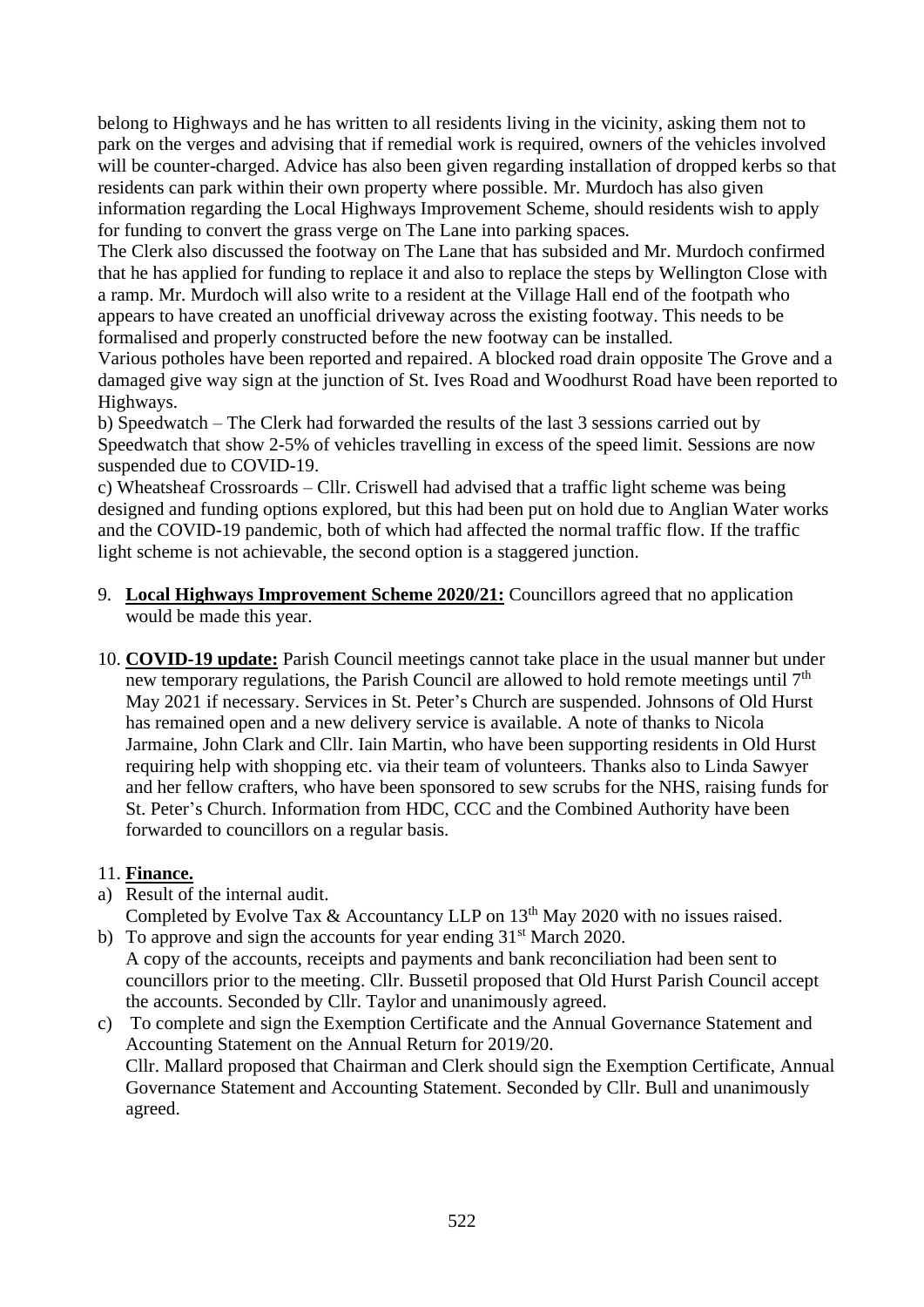d) Payment of outstanding debts.

Cllr. Bussetil proposed retrospective approval of payments (1) to (12) and approval of payments (13) to (15). Seconded by Cllr. Mackenzie and unanimously agreed. Cllr. Sawyer did not take part in the vote having declared an interest in payment (1).

- (1) Cq. No. 000637 £20.23, Mrs. L. Sawyer, reimbursement for purchase of spring bulbs.
- (2) Cq. No. 000638- £189.45, Mrs. D. Benham, wages & expenses of Parish Clerk for January.
- (3) Cq. No. 000639 £25.64, K & M Lighting Services Ltd., quarterly street lighting maintenance charge.
- (4) Cq. No. 000640 £231.46, Mrs. D. Benham, wages & expenses of Parish Clerk for February.
- (5) Cq. No. 000641 £60.00, SR Howell & Co., payroll provision 1/10/19 31/3/20.
- (6) Cq. No. 000642 £237.14, CCC, contribution to Church Street LHI Scheme.
- (7) Cq. No. 000643 £50.00, St. Peter's Church, donation for use of church for Parish Council meetings.
- (8) Cq. No. 000644 £293.05, Mrs. D. Benham, wages & expenses of Parish Clerk for March.
- (9) Cq. No. 000645 £240.66, CAPALC, annual affiliation fees and Data Protection Officer scheme.
- (10) Cq. No. 000646 £150.00, Mr. A. Abbs, grass verge cutting  $1<sup>st</sup>$  instalment.
- (11) Cq. No. 000647 £454.43, E.ON, annual electricity charge for Parish Council owned street lights.
- (12) Cq. No. 000648 £185.85, Mrs. D. Benham, wages of Parish Clerk for April.
- (13) Cq. No. 000649 £150.00, Mr. A. Abbs, grass verge cutting  $2<sup>nd</sup>$  instalment.
- (14) Cq. No. 000650 £25.64, K & M Lighting Services Ltd., quarterly street lighting maintenance charge.
- (15) Cq. No. 000651 £90.00, Evolve Tax & Accountancy LLP, internal audit fee.
- e) Current position.

A copy of the receipts and payments and bank reconciliation had been sent to all councillors prior to the meeting. Cllr. Bull had also received a copy of the latest bank statement and confirmed that the reconciliation was in order.

- f) Renewal of Street lighting maintenance contract. Cllr. Mallard proposed that the Parish Council should take out a 3 year contract with K & M Lighting Services Ltd., who will charge £22.95 plus VAT per quarter to maintain the 12 Parish Council owned street lights. Contract to start 1<sup>st</sup> August 2020. Seconded by Cllr. Taylor and unanimously agreed.
- g) Annual Risk Assessment. Completed by the Clerk and copied to all councillors.

# 12. **Planning.**

a) New applications.

20/00357/TREE – Tree works, Oak Trees, Warboys Road, Old Hurst, PE28 3AA Previously circulated by email and returned recommending approval. Work now complete. 20/00561/FUL – Retrospective approval for ramp access to Crocodile House for the use of the general public. Church Farm, Church Street, Old Hurst, PE28 3AF. Previously circulated and returned recommending approval.

20/00679/FUL – Proposed change of use from agricultural to café (Class A3). Church Farm, Church Street, Old Hurst, PE28 3AF. Cllr. Bussetil proposed that Old Hurst recommend approval. Seconded by Cllr. Mackenzie and unanimously agreed. Cllr. Sawyer did not take part in discussions or voting on applications 20/00561/FUL or 20/00679/FUL having declared an interest.

b) Update on previous applications. 19/01836/FUL – RAF Wyton. Application withdrawn.